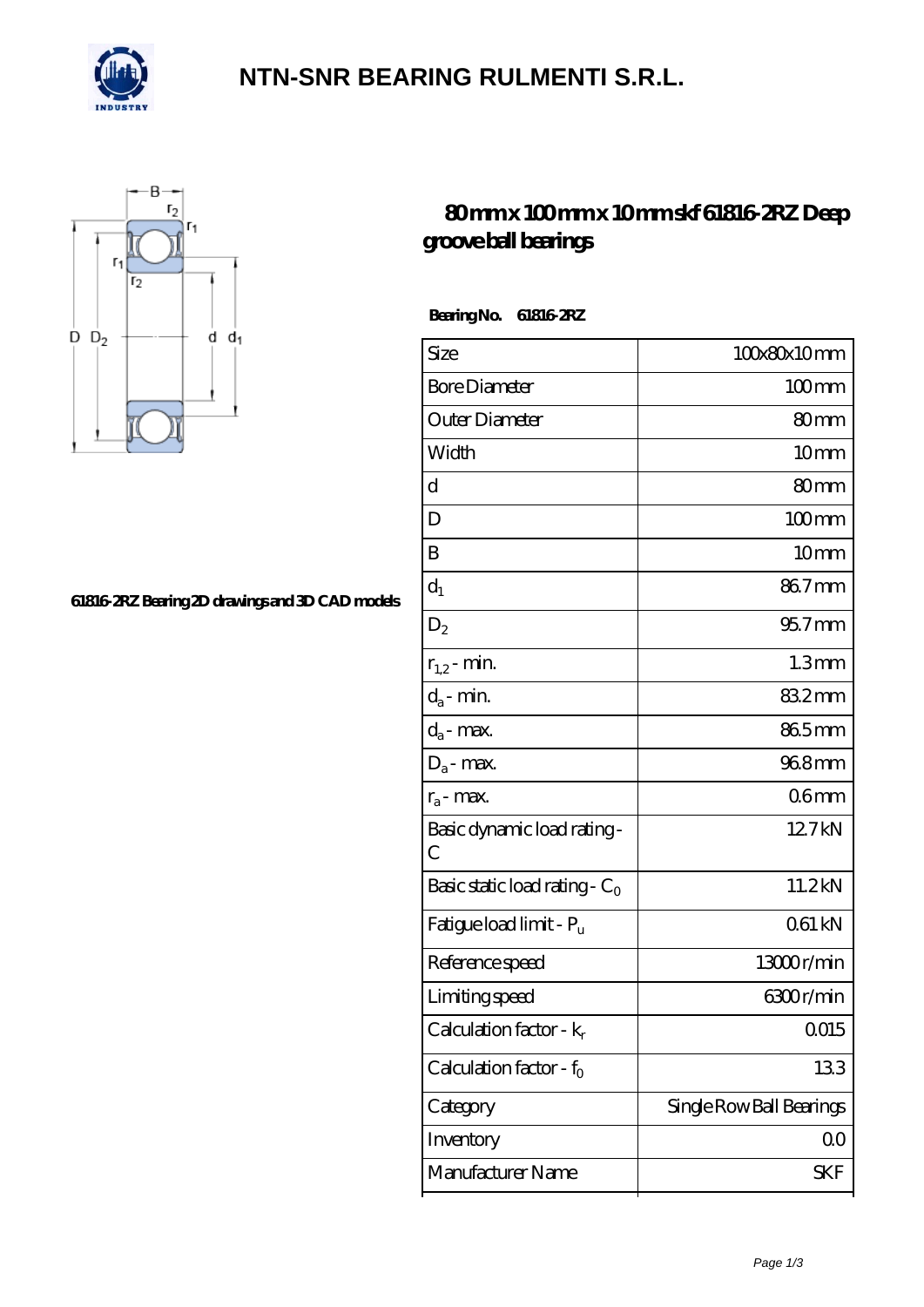

# **[NTN-SNR BEARING RULMENTI S.R.L.](https://m.confidencemenimprov.com)**

| Minimum Buy Quantity               | N/A                                                                                                                                                                                       |
|------------------------------------|-------------------------------------------------------------------------------------------------------------------------------------------------------------------------------------------|
| Weight/Kilogram                    | 0.178                                                                                                                                                                                     |
| Product Group                      | <b>BOO308</b>                                                                                                                                                                             |
| Enclosure                          | 2 Seals                                                                                                                                                                                   |
| Precision Class                    | ABEC 1   ISO PO                                                                                                                                                                           |
| Maximum Capacity / Filling<br>Slot | No                                                                                                                                                                                        |
| Rolling Element                    | <b>Ball Bearing</b>                                                                                                                                                                       |
| Snap Ring                          | No                                                                                                                                                                                        |
| <b>Internal Special Features</b>   | No                                                                                                                                                                                        |
| Cage Material                      | <b>Steel</b>                                                                                                                                                                              |
| Enclosure Type                     | Non-Contact Seal                                                                                                                                                                          |
| Internal Clearance                 | CO-Medium                                                                                                                                                                                 |
| Inch - Metric                      | Metric                                                                                                                                                                                    |
| Long Description                   | 80MM Bore; 100MM<br>Outside Diameter; 10MM<br>Outer Race Diameter; 2<br>Seals; Ball Bearing; ABEC 1  <br>ISO PO, No Filling Slot; No<br>Snap Ring, No Internal<br><b>Special Features</b> |
| Category                           | Single Row Ball Bearing                                                                                                                                                                   |
| <b>UNSPSC</b>                      | 31171504                                                                                                                                                                                  |
| Harmonized Tariff Code             | 8482105068                                                                                                                                                                                |
| Noun                               | Bearing                                                                                                                                                                                   |
| Keyword String                     | Ball                                                                                                                                                                                      |
| Manufacturer URL                   | http://www.skf.com                                                                                                                                                                        |
| Manufacturer Item Number           | 618162RZ                                                                                                                                                                                  |
| Weight/LBS                         | 037                                                                                                                                                                                       |
| Outer Race Width                   | 0.394 Inch   10 Millimeter                                                                                                                                                                |
| Bore                               | 315Inch   80Millimeter                                                                                                                                                                    |
| Outside Diameter                   | 3937 Inch   100 Millimeter                                                                                                                                                                |
| bore diameter:                     | 80 <sub>mm</sub>                                                                                                                                                                          |
| static load capacity.              | 15kN                                                                                                                                                                                      |
|                                    |                                                                                                                                                                                           |